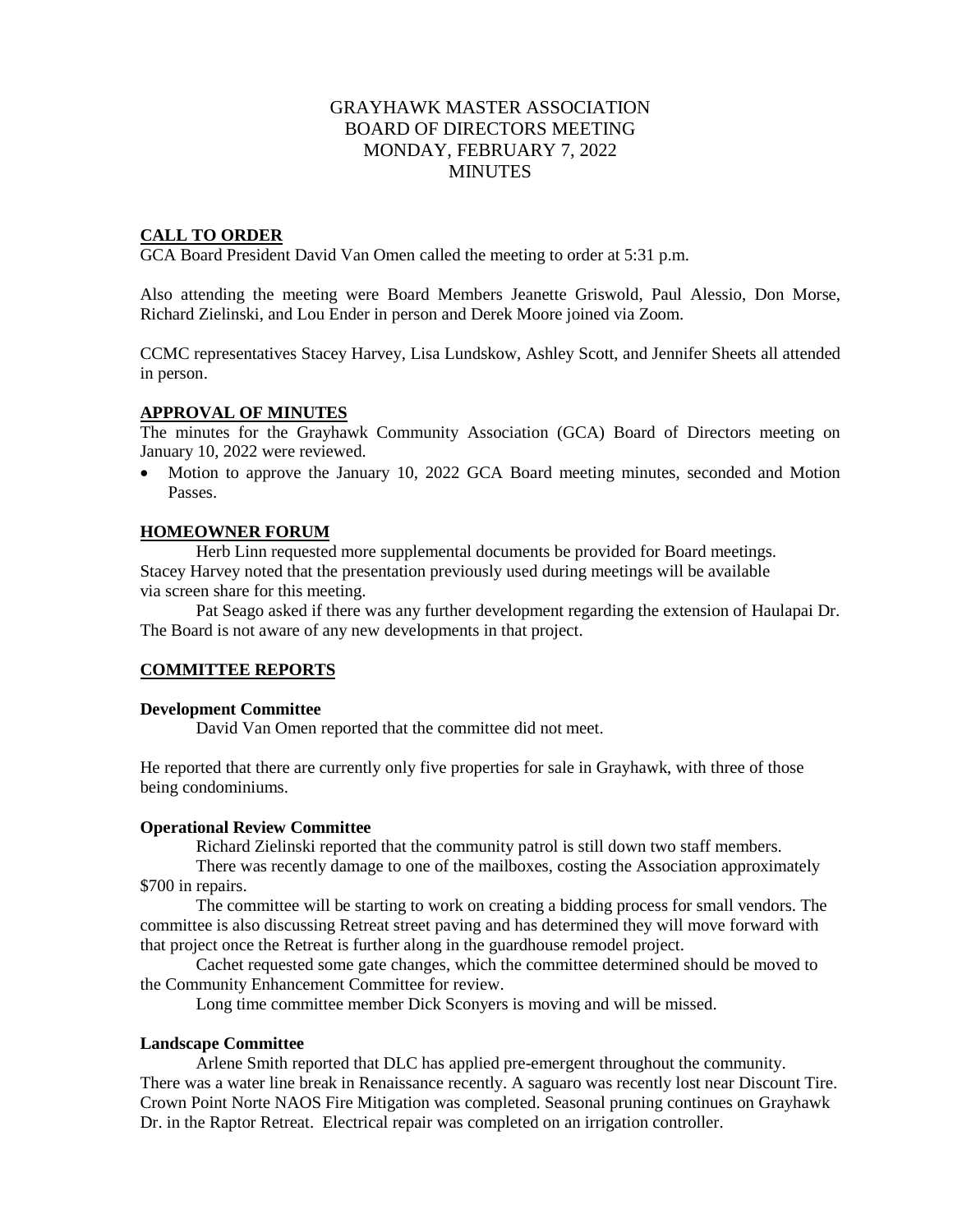### **Community Enhancement Committee**

Stacey Harvey reported that the committee did not meet. They will be meeting in April to review submittals for the Condo Community Enhancement Project.

### **Event Planning Committee**

Lou Ender reported that there were six people in attendance for Mimi's Art Class. There are two upcoming Food Truck Nights featuring East Coast Joe's lobster truck.

There are currently 30 people signed up for the Tubac Bus Trip. There are only 40 people signed up for the Daddy Daughter Dance, the committee is hoping more will be signed up closer to the event date.

## **Communications Committee**

Jennifer Sheets reported that there are three items that CompuNet is waiting on for the audio visual install. The last item is scheduled to be delivered mid-March.

A postcard is available for review for the guardhouse remodel project. The postcard will feature a QR code and web address for residents to visit the website for up-to-date information.

### **Architectural Review Committee**

Paul Alessio reported that there were 11 submittals for the January 11 meeting and eight for the January 18 meeting. Grayhawk Elementary School presented at the January 11 meeting regarding the outdoor classroom they are building. They will be presenting to the Board at the March meeting.

## **Budget/Finance Committee**

Jeanette Griswold reported that the committee met and identified projects to complete by March 2024. Those projects included:

- Reviewing the collection policy
- Creating a bad debit policy
- Updating the investment policy
- Reducing the RVA Community Enhancement Fund subsidy
- A quarterly review of the Community Enhancement Fund projects

# **Executive Committee**

David Van Omen reported that the committee reviewed candidate submittals for the upcoming elections. They also discussed Condo Community Enhancement Fund project deadlines. There was also a Condo Board Presidents roundtable on January 12. Topics included best practices for maintenance, pool resurfacing and upcoming Annual Meeting information.

#### **New Business**

DLC Resources proposed for the 2022 spring planting including the installation of 700 5-gallon plants, 50 1-gallon plants, and 2 24" box trees throughout the GCA for \$24,745.00. This is a budgeted item in the operating account. Motion to approve the proposal pending review of the contract language by the Association's legal counsel. Seconded, and Motion Passes.

Advanced Painting submitted a proposal to paint the common area walls Coventry at Grayhawk, Coventry at the Park, Windsong and Avian. Advanced Painting has painted the common area walls and wrought iron fences in Grayhawk for the past several years and have done a good job overall. Motion to approval the proposal for \$97,584.82 pending review of the contract language by the Association's legal counsel. Seconded, and Motion Passes

DLC Resources submitted a proposal for \$18,872.35 to upgrade 22 controllers from 2G/3G modems to 4G modems. It is anticipated that the existing modems will lose their connectivity between now and the end of the year. Motion made to approve the proposal from DLC Resources, to be funded